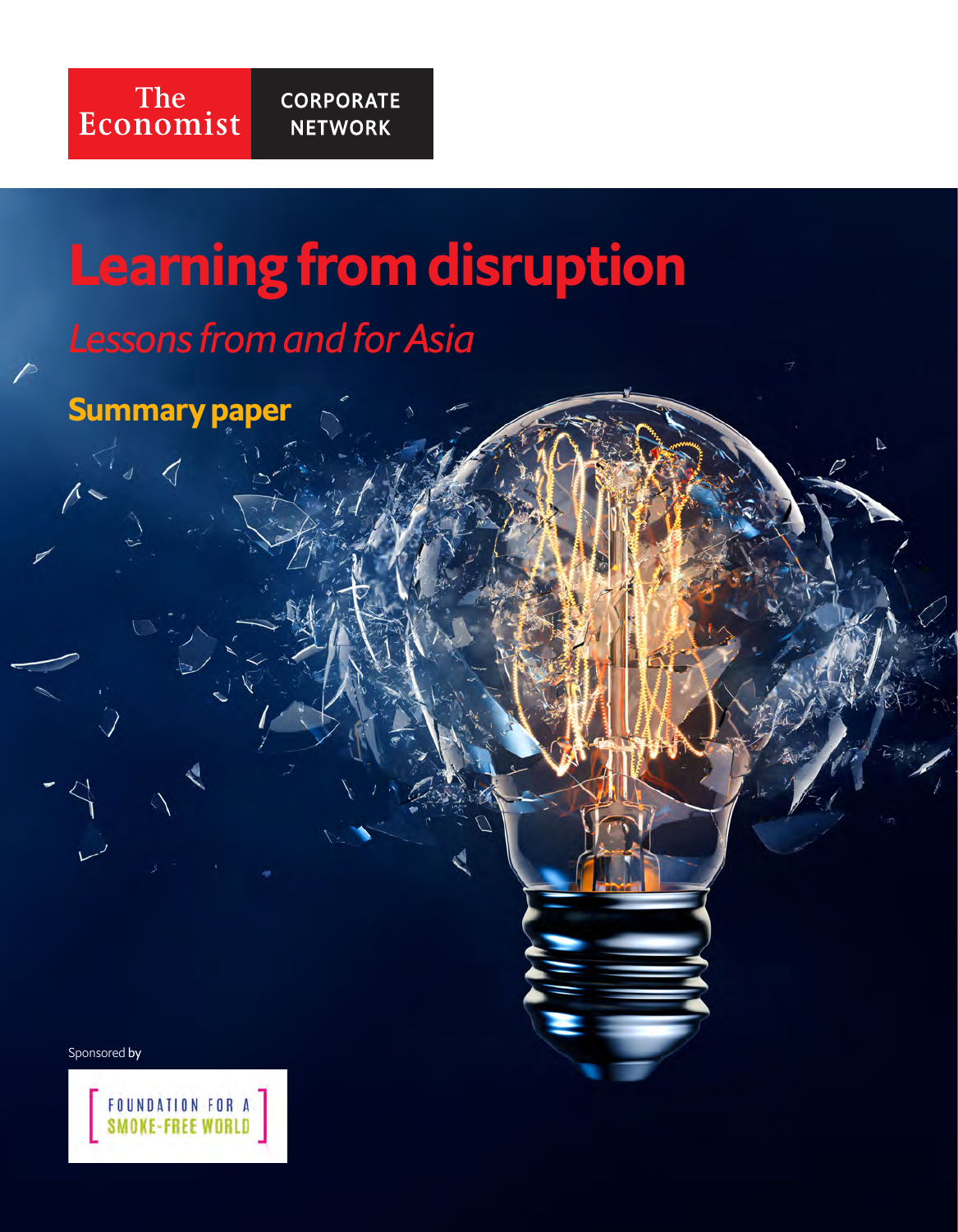#### **The CORPORATE** Economist **NETWORK**

### The world leader in global business intelligence

The Economist Intelligence Unit (The EIU) is the research and analysis division of The Economist Group, the sister company to The Economist newspaper. Created in 1946, we have over 70 years' experience in helping businesses, financial firms and governments to understand how the world is changing and how that creates opportunities to be seized and risks to be managed.

Given that many of the issues facing the world have an international (if not global) dimension, The EIU is ideally positioned to be commentator, interpreter and forecaster on the phenomenon of globalisation as it gathers pace and impact.

### The Economist Corporate Network

The Economist Corporate Network (ECN) is The Economist Group's advisory service for organisational leaders seeking to better understand the economic and business environments of global markets. Delivering independent, thoughtprovoking content, ECN provides clients with the knowledge, insight, and interaction that support better-informed strategies and decisions.

The Network is part of The Economist Intelligence Unit and is led by experts with in-depth understanding of the geographies and markets they oversee. The Network's membership-based operations cover Asia-Pacific, the Middle East, and Africa. Through a distinctive blend of interactive conferences, specially designed events, C-suite discussions, member briefings, and high-calibre research, The Economist Corporate Network delivers a range of macro (global, regional, national, and territorial) as well as industry-focused analysis on prevailing conditions and forecast trends. Find out more at: corporatenetwork.com

### EIU subscription services

The world's leading organisations rely on our subscription services for data, analysis and forecasts to keep them informed about what is happening around the world. We specialise in:

- Country Analysis: Access to regular, detailed country-specific economic and political forecasts, as well as assessments of the business and regulatory environments in different markets.
- Risk Analysis: Our risk services identify actual and potential threats around the world and help our clients understand the implications for their organisations.
- **Industry Analysis:** Five year forecasts, analysis of key themes and news analysis for six key industries in 60 major economies. These forecasts are based on the latest data and in-depth analysis of industry trends.

### EIU Consulting

EIU Consulting is a bespoke service designed to provide solutions specific to our customers' needs. We specialise in these key sectors:

- EIU Consumer: We help consumer-facing companies to enter new markets as well as deliver greater success in current markets. We work globally, supporting senior management with strategic initiatives, M&A due diligence, demand forecasting and other issues of fundamental importance to their corporations. Find out more at eiu.com/ consumer
- Healthcare: Together with our two specialised consultancies, Bazian and Clearstate, The EIU helps healthcare organisations build and maintain successful and sustainable businesses across the healthcare ecosystem. Find out more at: eiu.com/healthcare
- Public Policy: Trusted by the sector's most influential stakeholders, our global public policy practice provides evidence-based research for policy-makers and stakeholders seeking clear and measurable outcomes. Find out more at: eiu.com/publicpolicy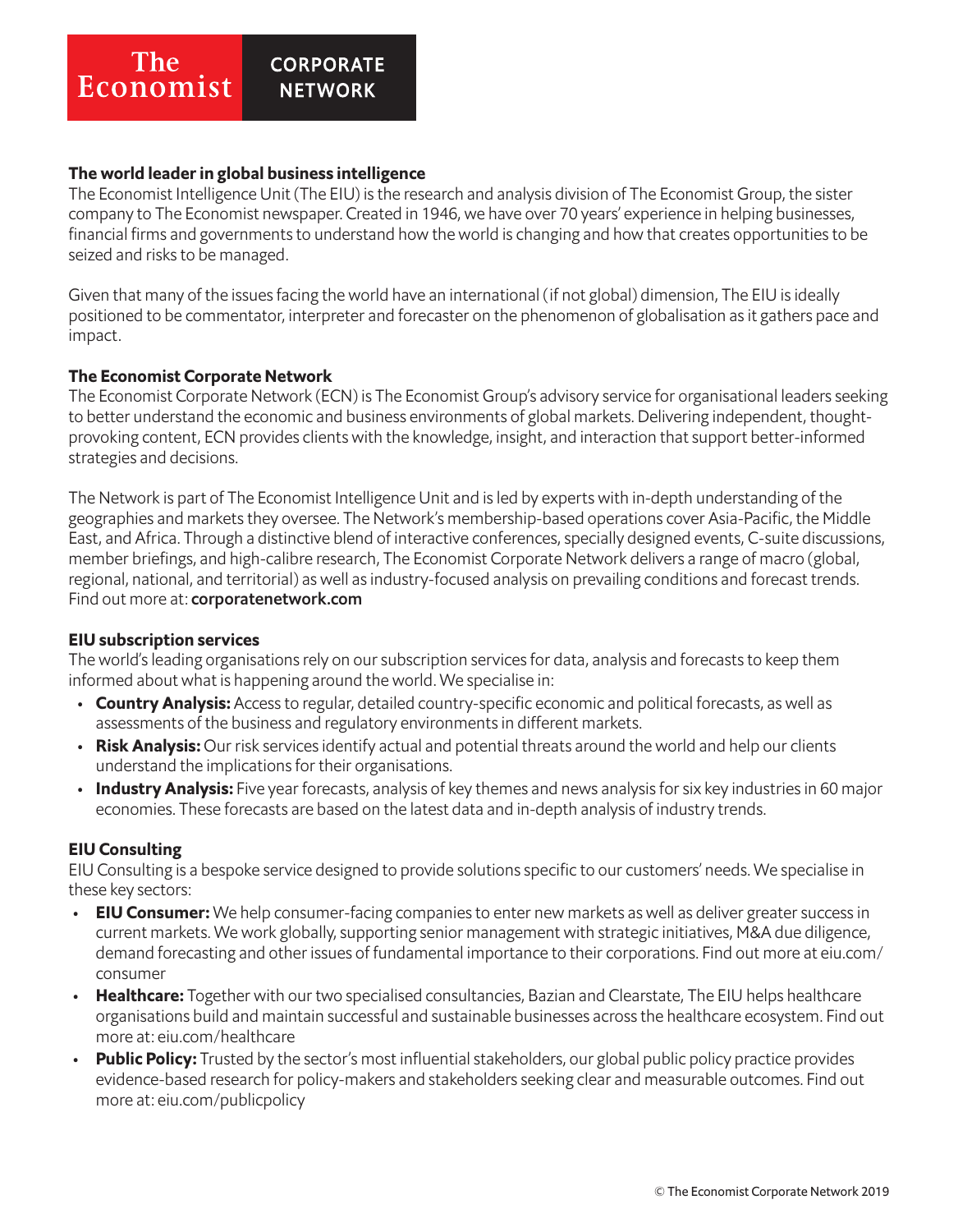







#### "Learning from disruption" executive breakfast forum

This event summary paper, *Learning from disruption*: Lessons from and for Asia, reviews the presentation and panel discussion contents of an executive breakfast forum held in Hong Kong by The Economist Corporate Network (ECN) and sponsored by the Foundation for a Smoke-Free World on October 11th 2018. The event contents entailed a presentation by Robert Koepp, Director of ECN Hong Kong, and discussion contributed by the following alphabetically listed panellists:

- Wayne Lotter, Director, Business Improvement and Transformation, Telstra
- Cat Rüst, Head, Innovation Technologies, UBS Global Wealth Management
- Doris Luey Sisi, Head of Social Innovation, New World Group
- Derek Yach, President, Foundation for a Smoke-Free World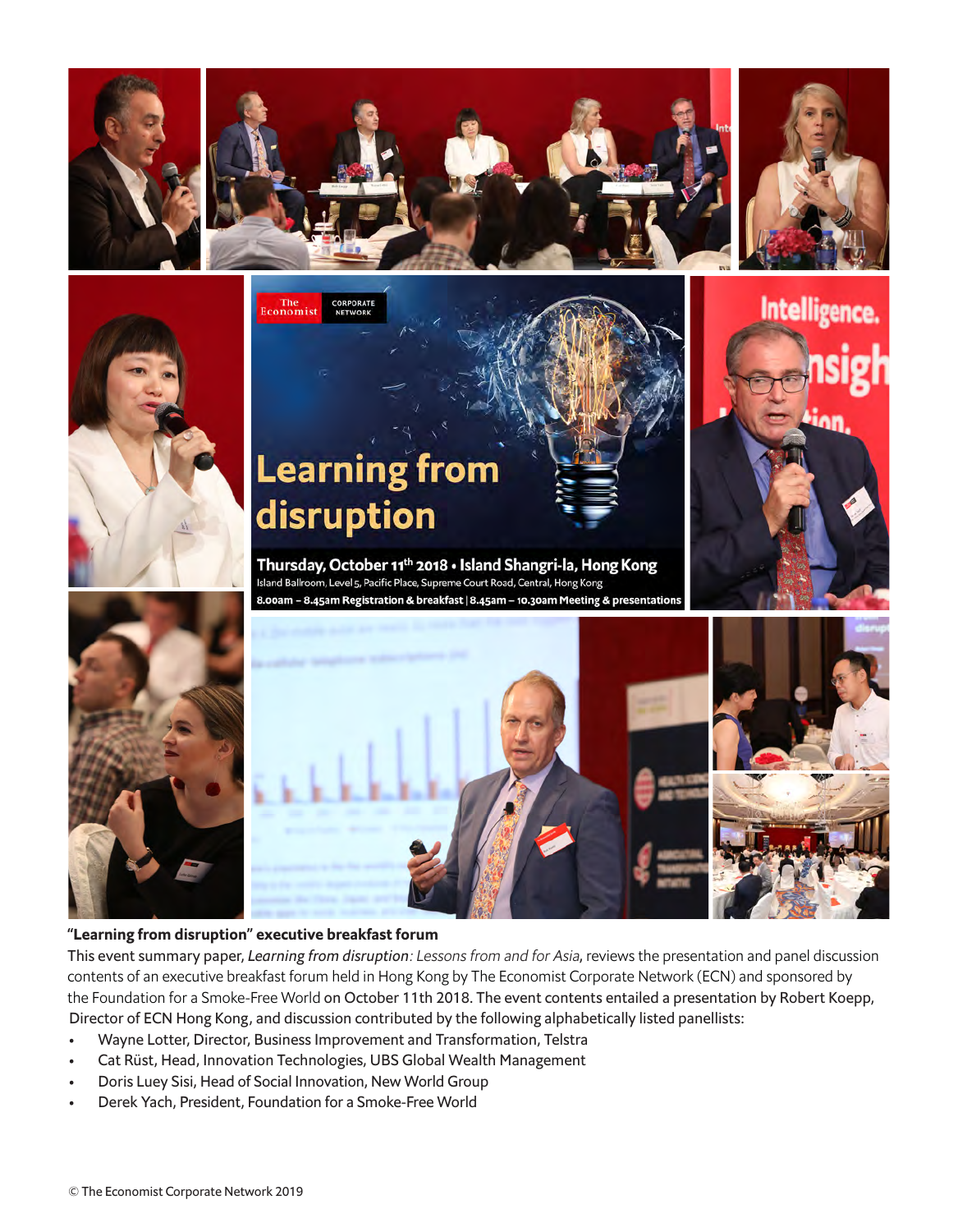

## **Contents**

**Acknowledgements** 2 Introduction 3 Technology-based industry disruption **Lessons from disruption** 

© 2019 The Economist Corporate Network. All rights reserved. All information in this report is verified to the best of the author's and the publisher's ability. However, the Economist Corporate Network does not accept responsibility for any loss arising from reliance on it. Neither this publication nor any part of it may be reproduced, stored in a retrieval system, or transmitted in any form or by any means, electronic, mechanical, photocopying, recording or otherwise, without the prior permission of the Economist Corporate Network.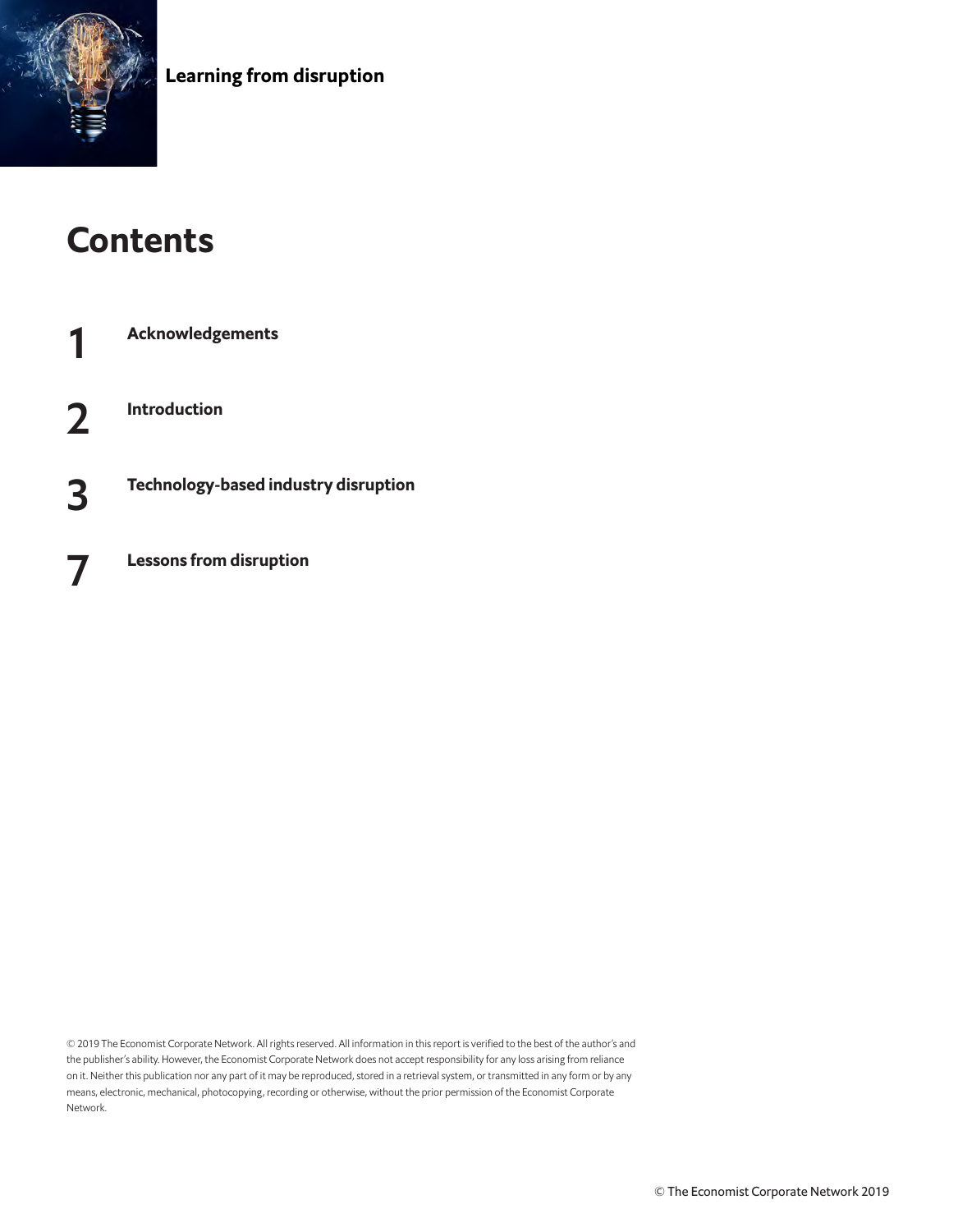## Acknowledgements

earning from disruption: Lessons from and for Asia is a publication of The<br>Economist Corporate Network (ECN). It summarises and analyses the contents of an executive breakfast forum held on this subject by ECN in Hong Kong in October 2018.

ECN gratefully acknowledges the participation of the panellists and other organisational leaders who participated in that event. We also appreciate the support of the Foundation for a Smoke-Free World, sponsor of the forum and this event summary paper. Irrespective of participation or sponsorship, ECN conducted the forum and compiled this report independently according to our editorial standards.

Robert Koepp, director of ECN in Hong Kong, planned and researched the presentation contents of the forum. He also wrote this paper with assistance from John Marrett, analyst for Asia at The Economist Intelligence Unit (The EIU). Robert Willock, director of ECN in MENA, provided helpful editorial comments. Gaddi Tam, graphic artist at The EIU in Hong Kong, managed report graphics and typesetting.

January 2019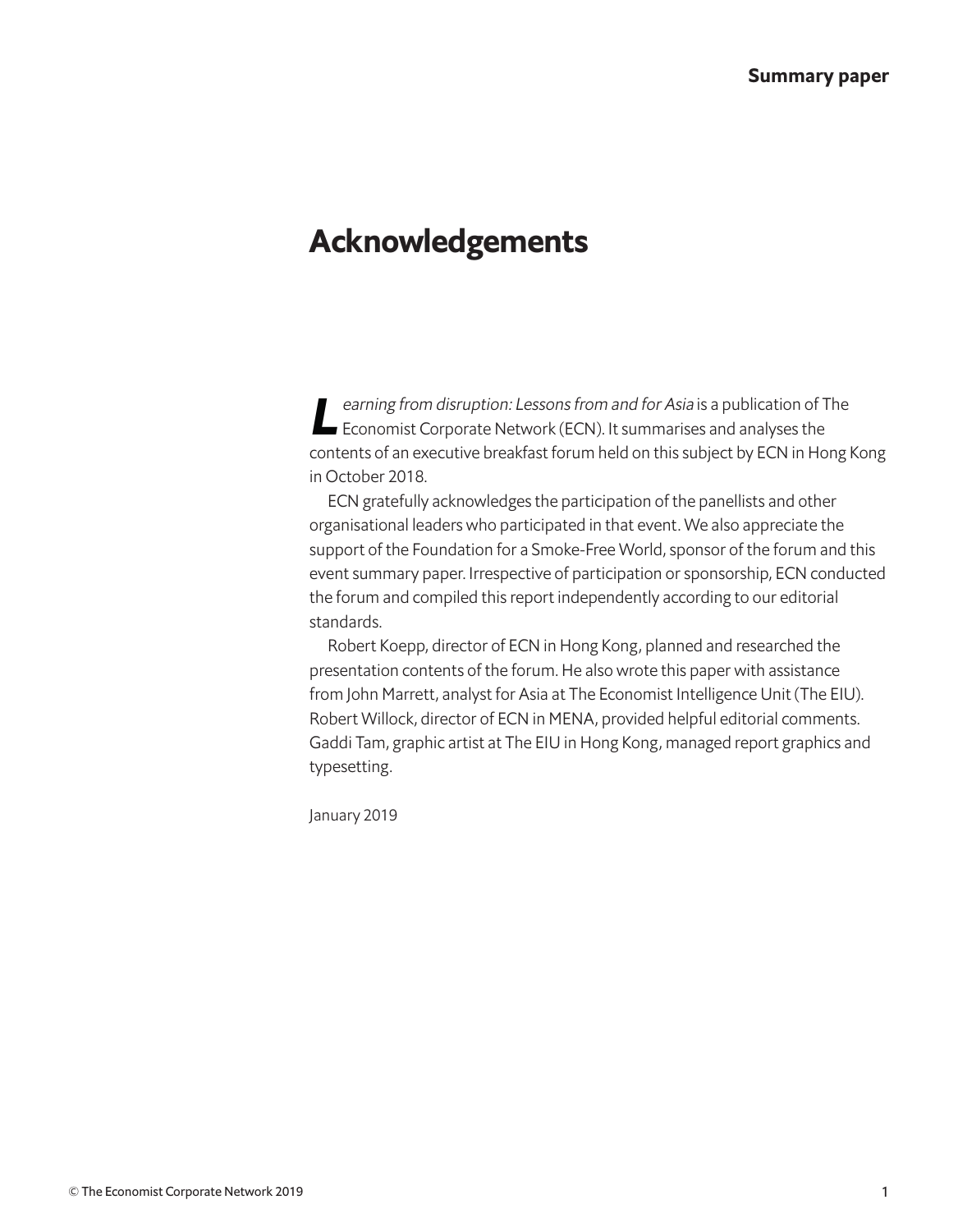

## Introduction

This is an event summary paper that reviews the presentation and panel<br>discussion contents of an executive breakfast forum held by The Economist Corporate Network (ECN) in Hong Kong on the topic of the lessons from disruption in an Asian context.

Needless to say, economic disruption is a broad subject. Our event focused on technology-based disruption occurring across three representative sectors in Asia: energy, mobility and finance. From that basic framework, we conducted an onstage panel discussion with organisational leaders who represented a wide range of industries. The discussion also included questions and comments from an audience of assembled senior executives. A key goal of this exercise was to explore how not only shareholders and corporate managers can benefit from the forces of disruption, but how these powers can be positively harnessed towards improved social outcomes and quality of life for the people of Asia.

The paper covers two sections. The first highlights data and observations produced by ECN for the event. The second mainly recaps and ties together key parts of varied opinions expressed during the panel exchange while interweaving some parts of ECN's analysis. Our executive forum did not seek to provide conclusive answers to what exactly should be learned from disruption and nor does this document. Instead the intent has been and remains to provide data and observations that can stimulating creative thinking on an important subject, one that affects all companies, industries and economies. This paper assumes no position on what companies and societies should do in the face of technology-based industry disruption other than to be aware that disruption is occurring and warrants response. Despite such neutrality, ECN hopes that readers will find the information contained in this document useful for exploring ways to be better prepared to confront and benefit from the disruptions it describes.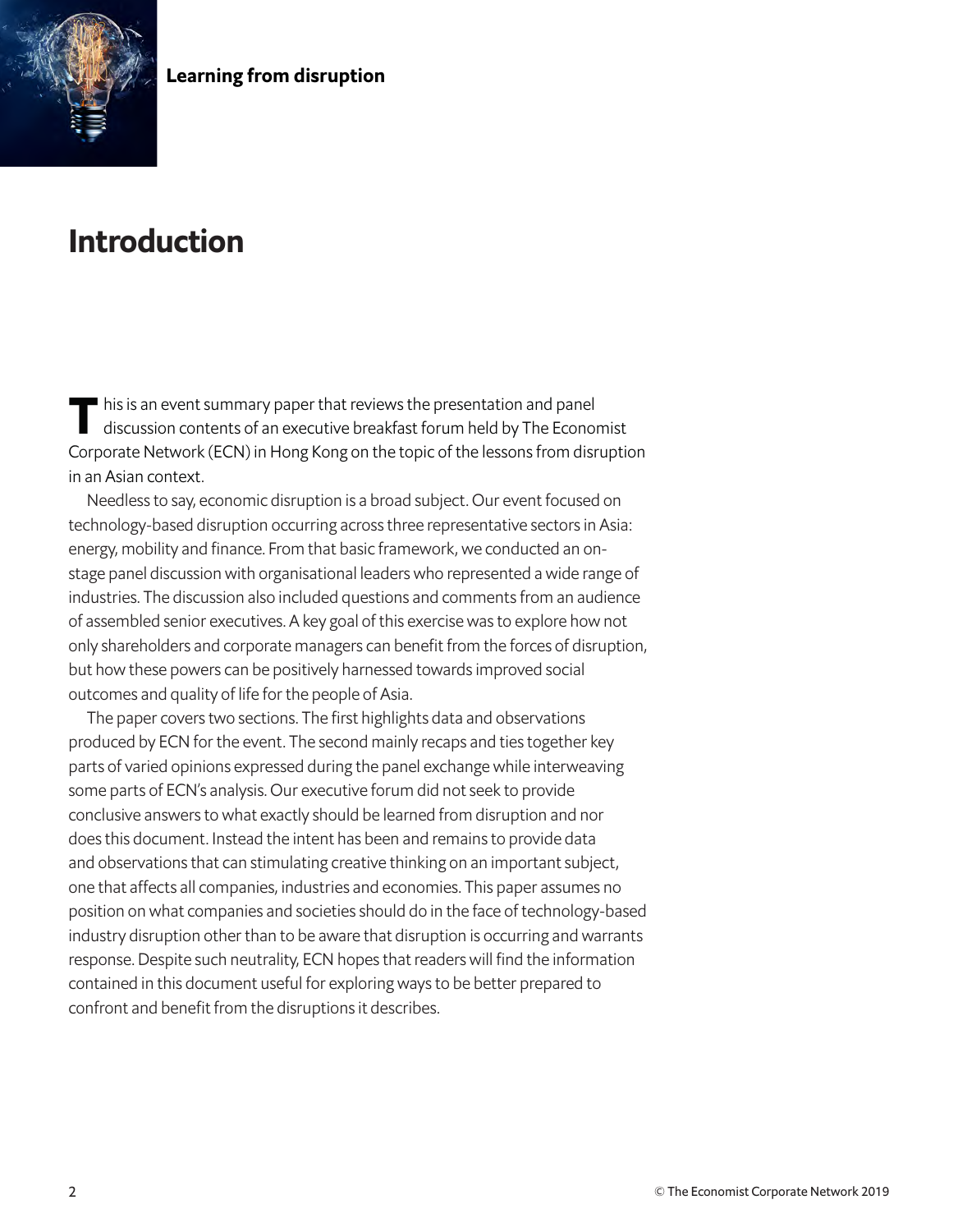## Technology-based industry disruption

To innovate is vital not only for individual businesses, but for economies and societies as a whole. New technological innovations offer the potential to improve firm performance, rejuvenate mature industries, and contribute to the health of economies and people themselves. Disruption—from the Latin disrumpere, meaning to "break apart"—connotes a destructive force but it can also be harnessed positively. As with the economic concept of "creative destruction", disruptive technology can create new markets and industries in the process of eliminating outdated ones.

## Smart and mobile

The most obvious form of **modern technological disruption** has taken shape in the form of computing, a field where Asia currently enjoys a noticeable edge in its most popularly adopted form of computer technology. The world has witnessed several periods of disruption following the advent of modern computing in the 1970s, which has now culminated in the ever increasing computational power and functionality of **smartphones**. Smartphone handset hardware and application software ("apps") are areas where China and South Korea enjoy particular market strength.

#### Top 5 Smartphone makers by shipments, market share

Rank Vendor 2Q18 Shipments (m) 2Q18 Market share Y-o-Year change Headquarters 1 Samsung 71.5 20.9% -10.4% South Korea 2 Huawei 54.2 15.8% 40.9% China 3 Apple 41.3 12.1% 0.7% US 4 Xiaomi 31.9 9.3% 48.8% China 5 OPPO 29.4 8.6% 5.1% China Others 113.7 33.2% -18.5% Total 342.0 100.0% -1.8%

Q2 2018

Source: IDC.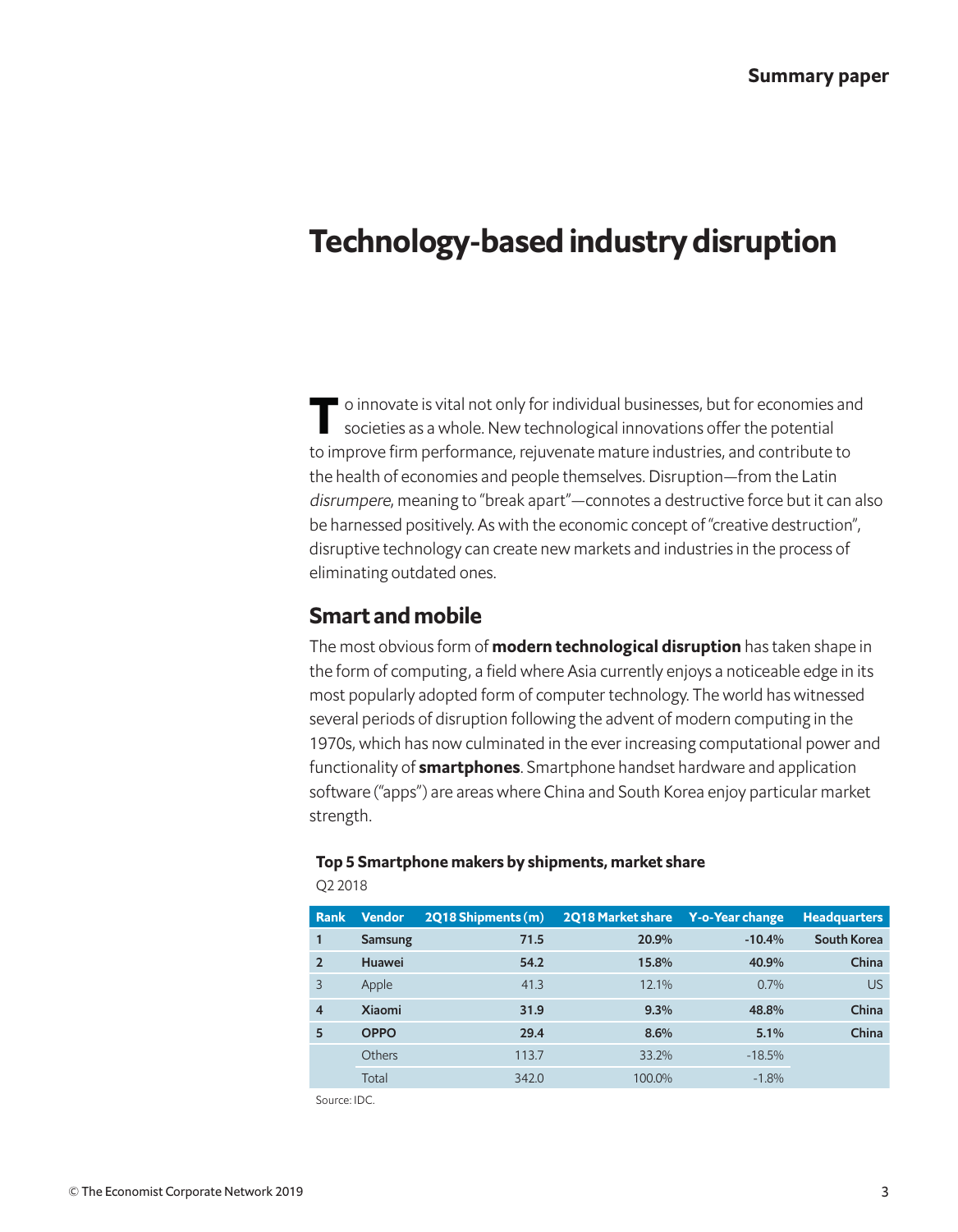





Sources: The Economist Intelligence Unit; OECD/IEA.

In an even more fundamental industry, **energy**, clean and renewable power technology is disrupting the supply chains of industries long reliant on traditionally consumed hydrocarbons. Recognising the long-term economic, ecological and human health risks of fossil fuels, China has embraced the development of clean energy technology. The country is now a global leader in clean energy markets such as photovoltaic solar panels, where it dominates global manufacturing output and installed capacity. China and other developing Asian countries are gravitating towards low-carbon economic models via top-down reforms and policies backed by incentives and subsidies for more efficient industrial operations. This has the added socio-economic benefit of reduced pollution. Countries pursuing a clean energy strategy not only can mitigate the negative effects of polluting industries, but reap frontrunner profits from the advanced technologies being developed.

At the micro economic level, businesses in Asia and around the world are capitalising on consumer demand for a smaller environmental footprint. Brands focused on minimal aesthetics, reduced packaging and renewable-origin production materials—such as Japan's Muji—are benefiting from a growing market for environmentally friendly products.

New forms of **mobility**, both in terms of transportation vehicles and mobile technologies more broadly, have been massively disrupting industries globally over the last two decades. The obvious example is the mobile phone, which has gone beyond providing the simple convenience of portable voice communications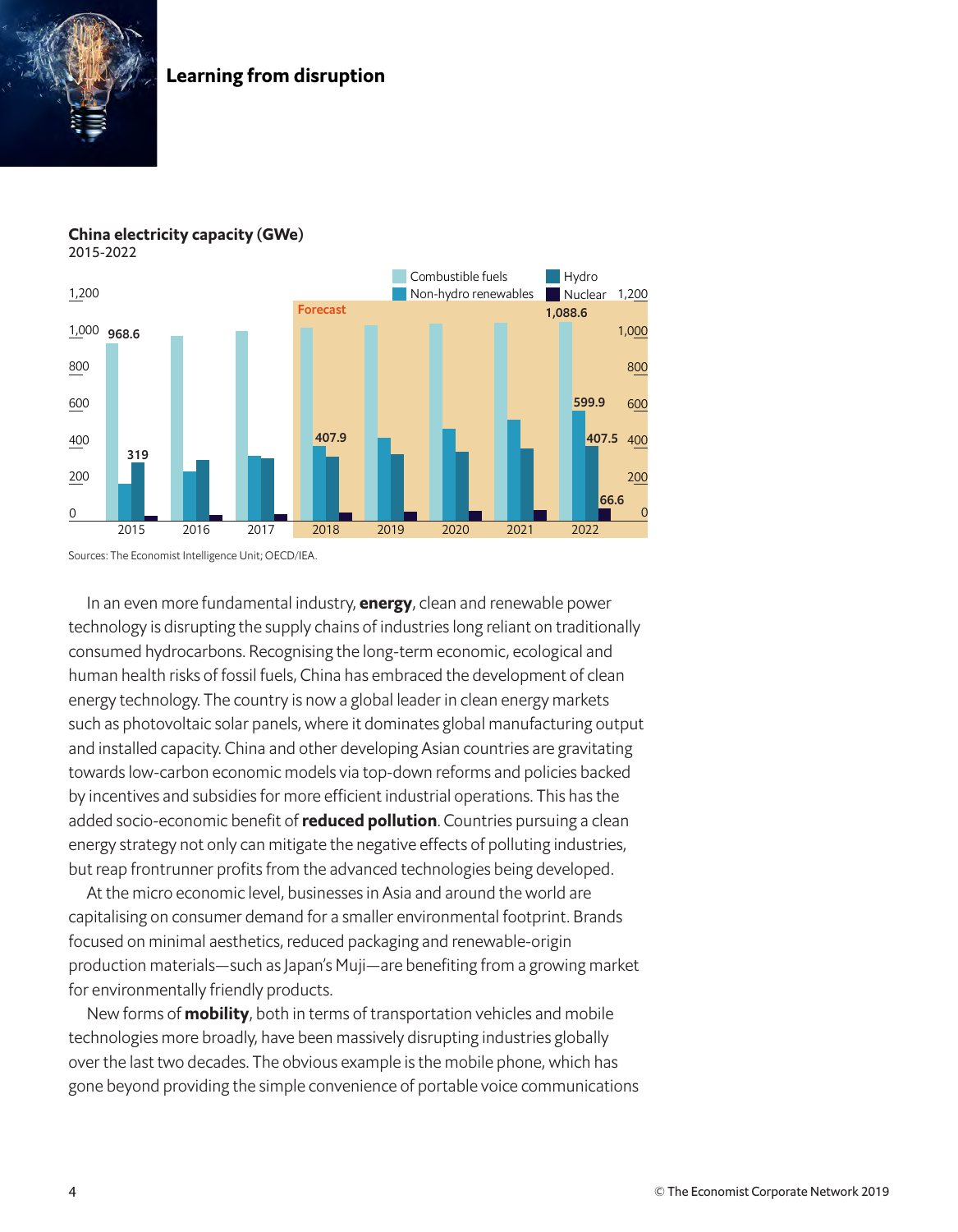to an ever expanding assortment of specialised personal, social and commercial functions. Here too Asia has been at the forefront of innovation, producing increasingly popular smartphones and offering a widening array of mobile apps and services that the technology supports. The rapidly advancing functionality of smartphones, an area where China in particular has taken a lead, is upending a diverse array of industries.

## Cross pollination

Tellingly, differing but interoperable new technologies in clean energy, transportation, computation, and smart phones are overlapping and cross pollinating in remarkable ways. This is profoundly altering the concept of mobility itself. Breakthroughs in clean energy and automation technology are spurring near simultaneous advances in new energy vehicles (NEVs) and computer-controlled autonomous "self-driving" cars. Non-polluting, autonomous vehicles are envisioned to ultimately resemble a giant multifunctional smartphone on wheels, whereby passengers are encased in a travelling information and entertainment platform.



### Progress of FinTech adoption globally and across 20 markets

Source: EY.

Less ambitious but immediate results can already be seen in the shared bicycle services that have drastically changed commuting patterns in densely populated Chinese cities. Bike sharing has exploited a nexus between transportation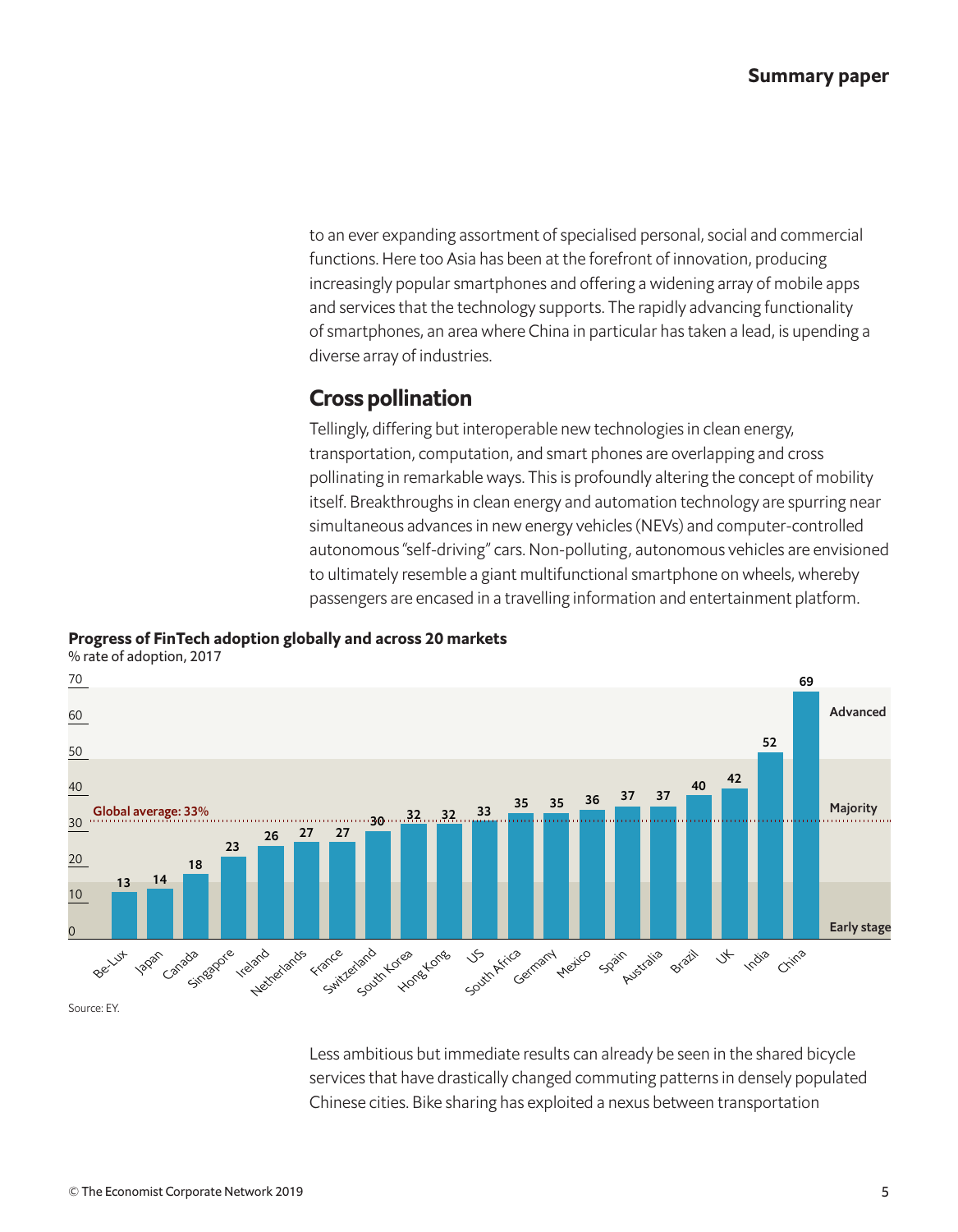

and smart phone technology, creating new options for urban mobility while resurrecting a mode of transport until recently no longer deemed relevant for mass commuting.

Traditional means of *finance* are being revolutionised by novel forms of digital technology. Blockchain allows for decentralised accounting via a distributed ledger. This in turn has led to the emergence of cryptocurrencies, untethered from government-issued fiat currencies. A still emerging technology, cryptocurrency so far has a mixed record in Asia, enthusiastically adopted in Japan but banned in China (although China is home to the largest base of cryptocurrency miners). More widespread is the financial technology (fintech) appearing in day-to-day financial management and exchange. China and India have led the way in adoption of consumer fintech, ranging from peer-to-peer financing platforms to mobile personal banking. In both countries disruption has occurred not only by providing mobile access for existing services, but empowering participation in financial systems.

A common thread running between these two Asian nations' exceptional performance as fintech adopters is the role of government and regulation. In the case of India, incomplete personal identity records had created an enormous gap in its financial system by disenfranchising hundreds of millions of citizens who were unable access bank accounts and other basic financial services. In 2009 the government rolled out Aadhaar, a unique identity system based on a person's biometric data. Some 1.2bn Indians are now enrolled in Aadhaar and, supported by a newly developed electronic funds transfer infrastructure, are able to access and link bank accounts, pension savings, welfare disbursements and mobile phone cards.

Regulators in China have adopted nearly the opposite approach, where instead of introducing new top-down fintech initiatives they have largely stayed hands-off. The objective instead has been to allow entrepreneurial experimentation from the private sector. This has facilitated successful efforts by Chinese technology firms, most notably Alibaba and Tencent, to pioneer digital wallets and mobile financial transaction platforms. Chinese fintech companies have accrued so much and such highly correlated Big Data on users that they have been able to use that information to innovate new consumer and business credit products. An intentional but nevertheless ironic outcome of China's loose regulatory approach has been that private fintech providers have developed offerings that in important ways exceed those provided by commercial and retail banking, sectors dominated by government-controlled state-owned banks. Fintech in China is thus remarkable not only for its exceptionally high rate of adoption, but the way that regulators have ceded some aspects of control in order to foster disruptive innovation.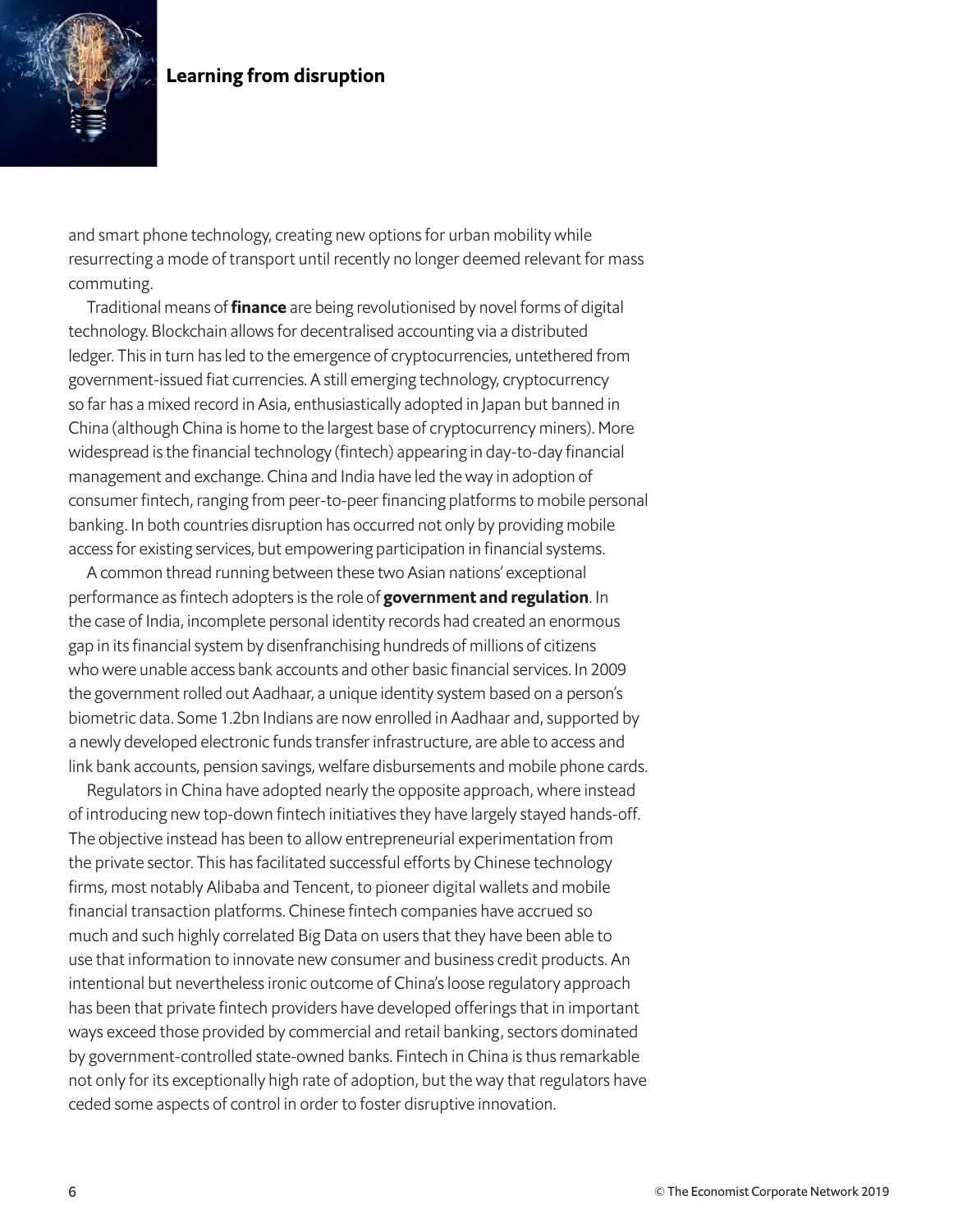## Lessons from disruption

Panelists representing varied backgrounds in industry and public policy at the Learning from disruption executive breakfast forum shared a range of opinions about the most significant disruptions occurring today. A core objective of the event was to help organisational leaders consider ways to benefit from rather than be victimised by fundamental transformations across industries. A broader intention was to stimulate thinking beyond the rewards that shareholders and managers can gain to consider ways that all people in society can benefit.

## For and from industry

Not surprisingly, panel participants frequently noted the impact of mobility as a powerfully disruptive catalyst. Some pointed to how specific advances in miniaturisation of high-speed processors, Global Positioning System (GPS) devices and liquid-crystal display (LCD) touch screens have turned mobile phones into sophisticated computing devices that can accumulate, process and communicate a wide breadth of data. The same technology features in new automobile models, allowing end users (as well as manufacturers and insurers) to track the condition and usage of a vehicle over time. Applied towards benefitting the **healthcare** industry and healthcare consumers, mobile medical devices can continually monitor individuals' health indicators, facilitating data analysis to enhance prevention, diagnosis and treatment.

Further relating how innovative companies can harness the positive forces of disruption in the **energy** as well as healthcare sectors, one panellist made reference to the case of DSM. Founded in the early 20th century as the government-owned Dutch State Mines, through staying ahead of changing economic and market conditions, DSM had transformed itself into a chemicals company by the 1970s. Following privatisation in the 1990s, it again undertook a period of fundamental reorganisation to emerge today as a diversified firm with products serving the health, nutrition and materials sectors. DSM's repeated ability to reinvent itself offers a potential benchmark for major Asian economies like China, India and Indonesia. These countries confront the overlapping challenges of dependency on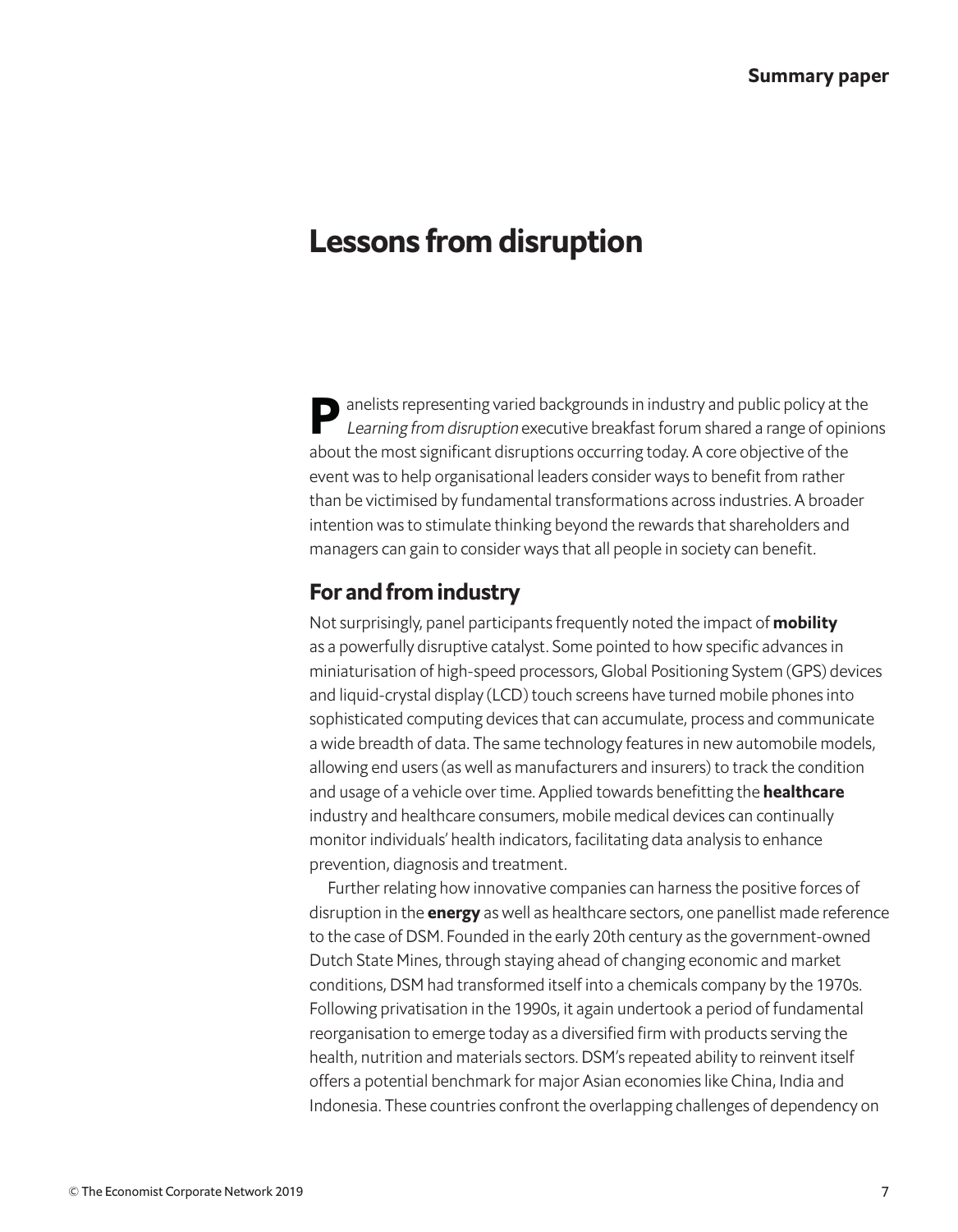

coal and other fossil fuels as well as the need to reform the state-owned enterprises that tend to dominate energy and other primary economic sectors. According to the panellist, reinvention of these industries and their dominant players would provide a profitable and efficient way forward.

The **automotive** industry, another often characterised by state-ownership or heavy industry regulation in Asia, is also one whose products represent a large source of energy demand. Volvo, originally a Swedish car brand now owned by China's Geely, is the first major global car manufacturer to commit to produce only hybrid or full-electric powertrains for all its models from 2019 onwards. The pioneer of the modern motor vehicle and of assembly line production, Ford, has adopted a long-term strategy that de-emphasises the concept of a product offering altogether. Rather, Ford is positioning itself as a provider of mobility services. Along similar lines, transformation in transportation and delivery services has been underway in China and throughout Asia through a plethora of ride-hailing, carpooling, food delivery, and bicycle-sharing apps. Go-Jek, a Jakarta-based logistics and ride-hailing venture, claims title to being Indonesia's first "unicorn", a privately held startup company valued at over US\$1bn. Singapore-based Grab, another tech unicorn, provides a smartphone app offering similar services across South-east Asia.

Within the auto and transportation sectors, the simultaneous, interlinked wax and wane of business models and technology can be seen in how the rise of Mobility-as-a-Service (MaaS) and NEVs coincides with the demise of personal car ownership and the internal combustion engine. In terms of the latter, where industry pushes and the market pulls towards a move away from pollution-emitting combustible fuel, parallels also can be derived for **combustible tobacco**, the world's leading source of premature, preventable death.

## Implications for health and economics

Within the tobacco industry, a traditionally available and less-harmful (though still unhealthy) alternative has been smokeless tobacco: chewing tobacco and snuff or snus. Because of tobacco's inherently toxic and carcinogenic qualities, a search for safer, technology-based alternatives has been ongoing. Results have ranged from development of the nicotine patch to the **electronic cigarette** (e-cigarette). Here too, contributions from Asia stand out. The current form of e-cigarettes is credited to the Beijing-based inventor, Hon Lik, who patented his technology in 2003. China has since come to dominate worldwide manufacture of these products. Yet adoption of e-cigarettes in China is low, some would argue because legal bans on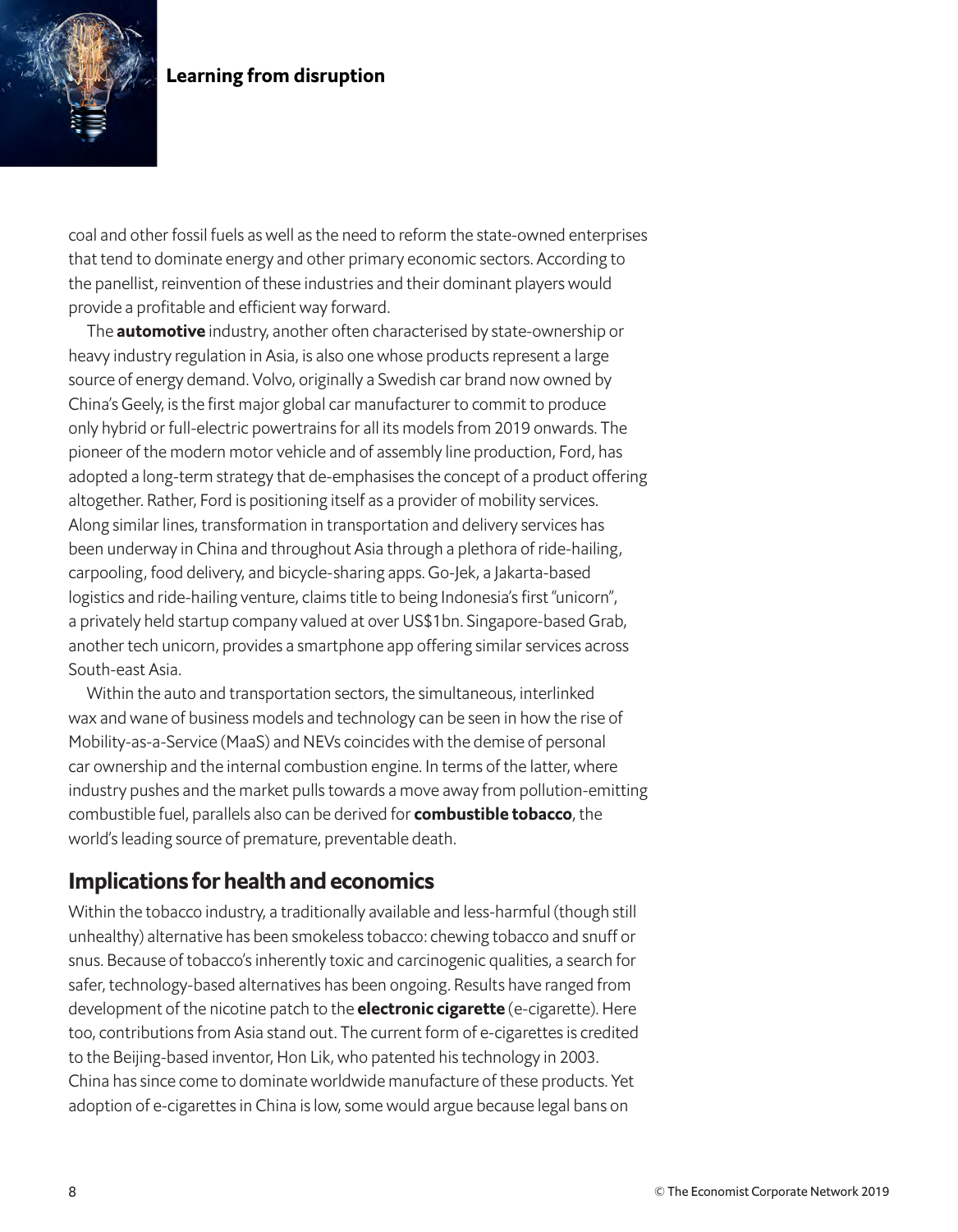smoking tobacco are not effectively enforced.

So far the best known direct technology-based challenge to the tobacco industry, use of e-cigarettes—popularly known as vaping—is far from universally condoned and the products remain highly controversial. In fact, on October 10th 2018, the day before ECN held the Learning from disruption forum, the Hong Kong government announced a total ban on e-cigarettes. Although the move was unexpected, shortly before the government's pronouncement a group of local healthcare advocacy organisations had called for just such a blanket prohibition, citing an alarming rise in vaping by youth.

Stemming from the debate on e-cigarettes, one of the discussion points considered by the panel was the role of **wearable technology**. Commonly known as "wearables", the innovations surrounding wearable devices are essentially disrupting the still disruptive technology of smartphones. The potential of wearables—which currently appear in such forms as smartwatches, fitness trackers, health monitors, augmented reality glasses and the like—is to replace smartphones and other computing devices by eliminating the need for handsets or any handheld device altogether. In regards to smoking and other addictive or unhealthy behaviour arising from chemical dependency, substance abuse, harmful eating habits and similar "bad habits", wearable devices can provide real-time monitoring and feedback to users to help modify behaviour. In more proactive applications, wearables can be used to guide positive activity, serving to psychologically nudge, train or educate users on techniques and the science of healthy lifestyle choices.

Whatever course businesses, regulators, and societies as a whole in Asia take for adopting the lessons of disruption, sheer demographic momentum means that the region is undergoing profound changes in the nature of its populations and workforces. Analysis by The Economist Intelligence Unit shows that Asian economies at a middle-income level of development such as China and Thailand are on track to approach the **old-age dependency ratios** (the proportion of those aged over 64 to those aged 15-64) of fully developed, mature economies within just over 10 years. This means that while lacking the levels of personal wealth and national economic development enjoyed by more prosperous countries, many Asian nations will need to support an older population with a smaller labour pool than upon which they previously could rely.

This fundamental demographic shift implies much for industries and governments. The most direct implication is that demand in Asia for healthier workers, with the capacity to labour more productively and for more years of their life, will rise in line with increasing old-age dependency ratios. At a minimum,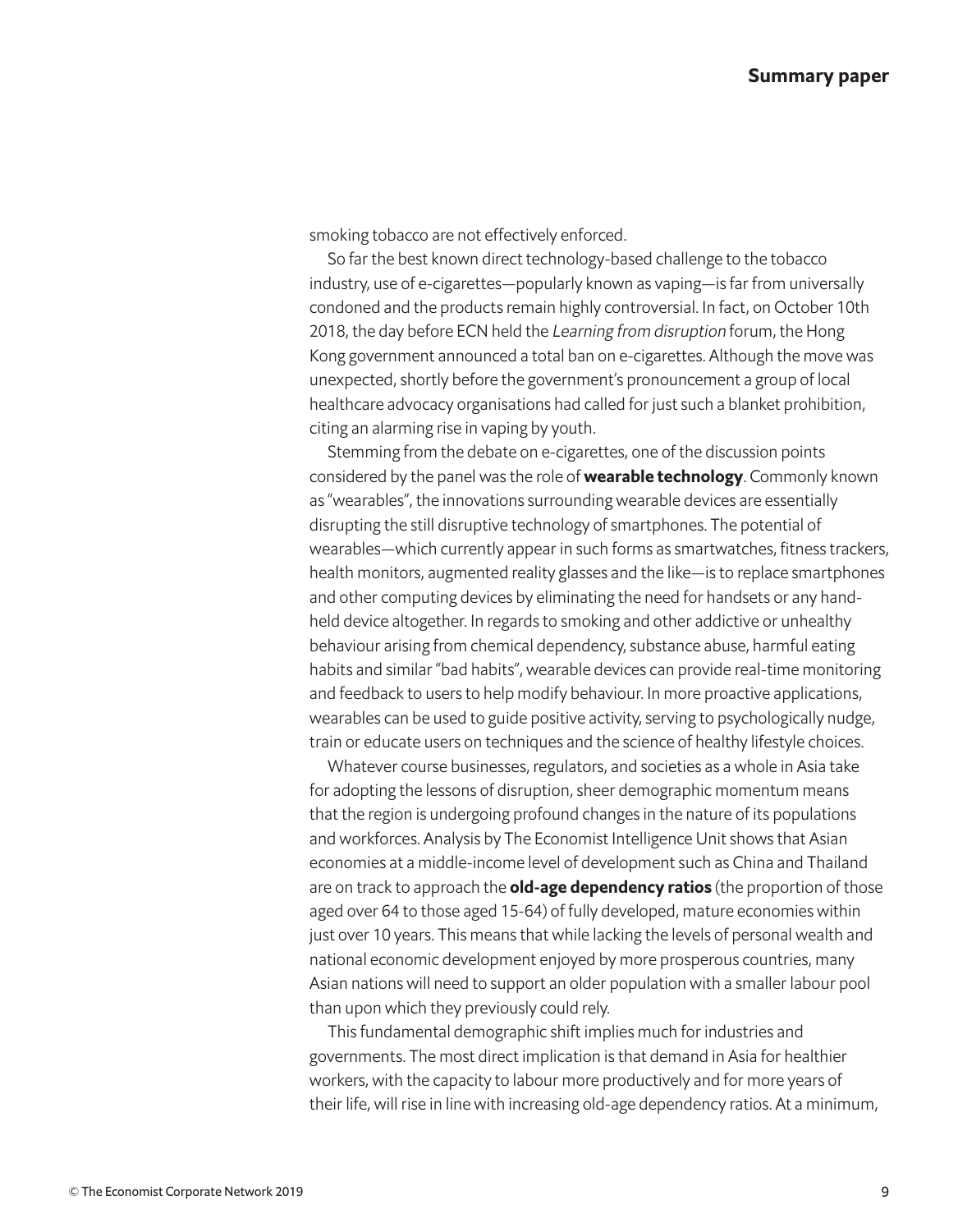

## Old-age dependency ratios



Note. Old age dependency ratio is the proportion of those people older than 64 to those aged 15-64. Sources: The Economist Intelligence Unit; UN.

even if not gainfully employed, older members of a population will need to lead healthier, more active lives than currently is the case. Otherwise, on average they will wind up posing an increasing economic burden on their societies. Likewise, competitive advantages will accrue to companies, industries, and economies where younger members of society can optimise their health and wellbeing to be as economically productive as possible.

This impinging reality underscores how learning from and integrating disruptive forces increasingly is not so much a strategic option as it is a strategic imperative.

## Key takeaways

The event's assemblage of diverse voices on the discussion panel was intended to provoke new thinking and not necessarily reach unified conclusions. Nevertheless, key takeaways generated during the on-stage dialogue that threaded through the discussions or elicited especially strong comments include:

- Asia is advantageously positioned to build upon strengths it enjoys with disruptions occurring in energy, mobility and finance.
- Government **policy and regulation** have important roles to play, sometimes through top-down initiatives and sometimes through a handsoff approach that facilitates private-sector innovation.
- Demand for better social outcomes, such as reduction of **pollution** or improved **healthcare** delivery, is further pulling disruption across industries along with internal forces pushing industrial change.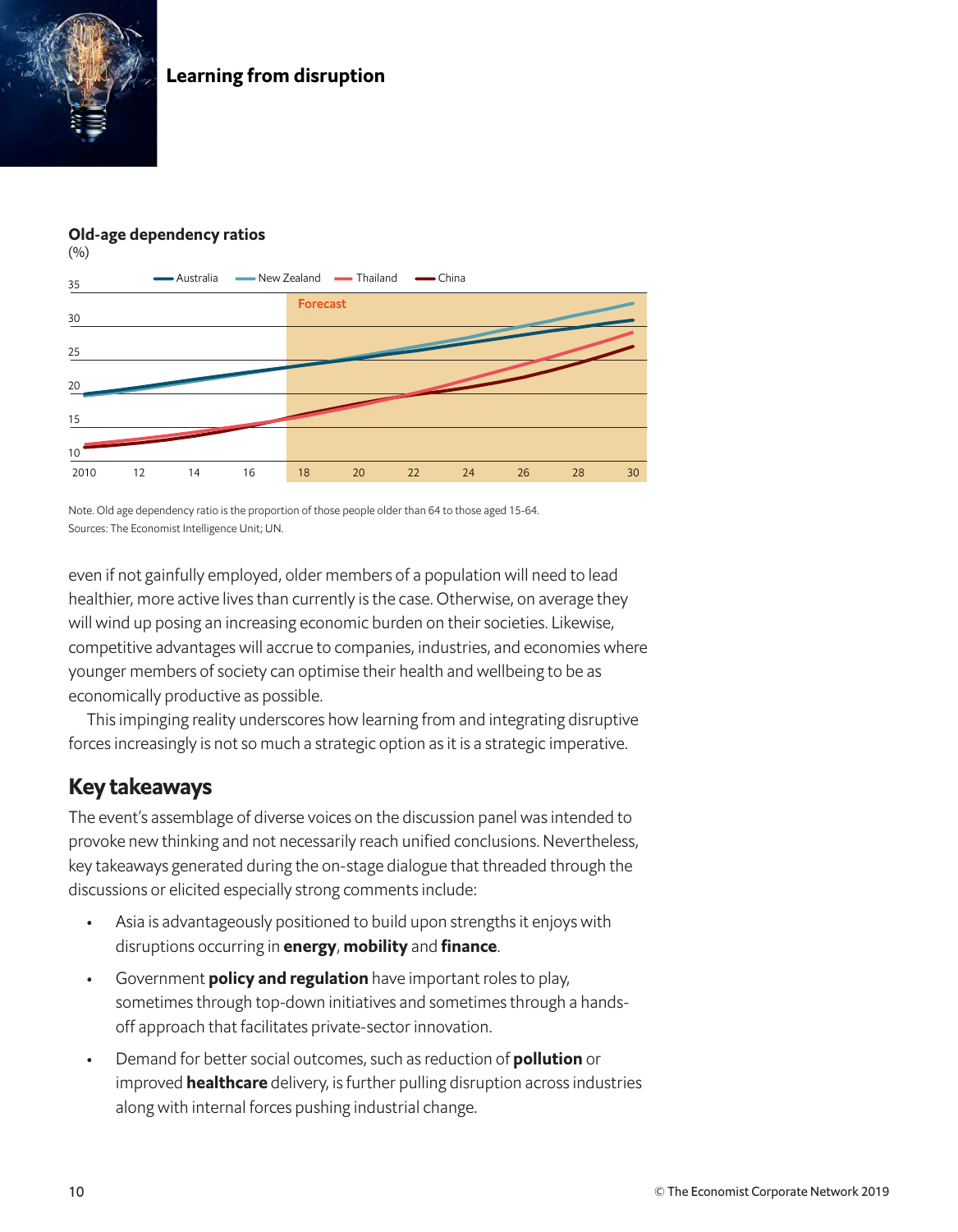- Rising old-age dependency ratios in Asia underscore the economic and social imperative to foster healthier, more active and productive populations.
- With **combustible tobacco** as the world's leading source of premature, preventable death, it is an industry especially ripe for disruption. The harmful effects of smoking will only exacerbate the economic risks brought on by growing old-age dependency ratios.
- Some support the adoption of **e-cigarettes** as a solution. Yet vaping presents a controversial remedy, even though Asia has led in the invention and manufacture of the technology. A more acceptable and sustainable solution might be through positive behavioural modification and education enabled by wearable technology.
- The power of ongoing advances in **mobility** frequently arose as a point of discussion. There was basic consensus that such technology, whether coming from the **automotive and transport** sector, **smartphones** or wearables, is creating massive disruption throughout multiple industries. Our panel discussion indicated that ongoing disruptions in mobility should be expected to continue.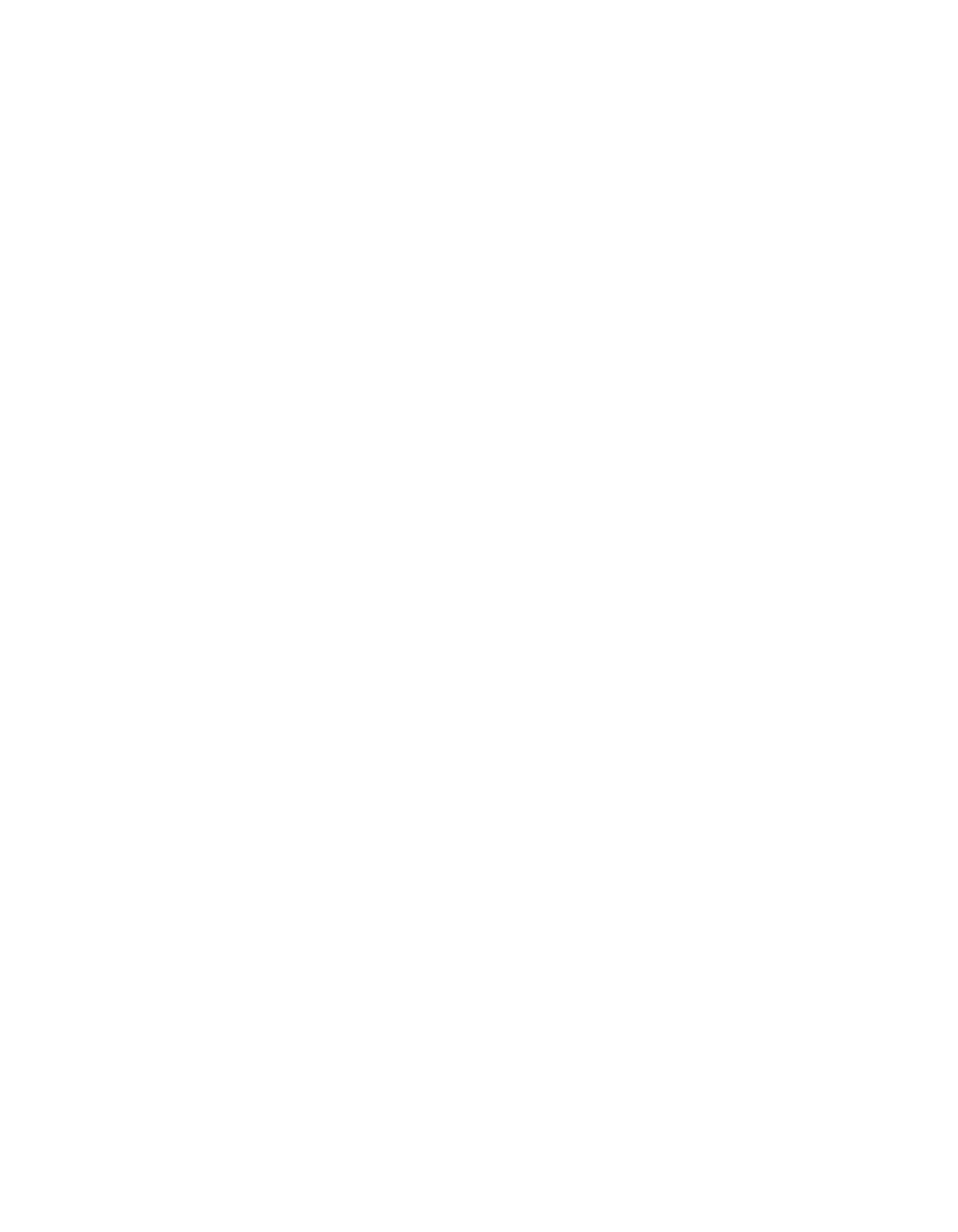#### *Copyright*

*© 2019 The Economist Intelligence Unit Limited. All rights reserved. Neither this publication nor any part of it may be reproduced, stored in a retrieval system, or transmitted in any form or by any means, electronic, mechanical, photocopying, recording or otherwise, without the prior permission of The Economist Intelligence Unit Limited.* 

While every effort has been taken to verify the accuracy of this information, The Economist Intelligence Unit Ltd. cannot accept any responsibility or liability for reliance by any person on this report or any of the information, opinions or conclusions set out in this report.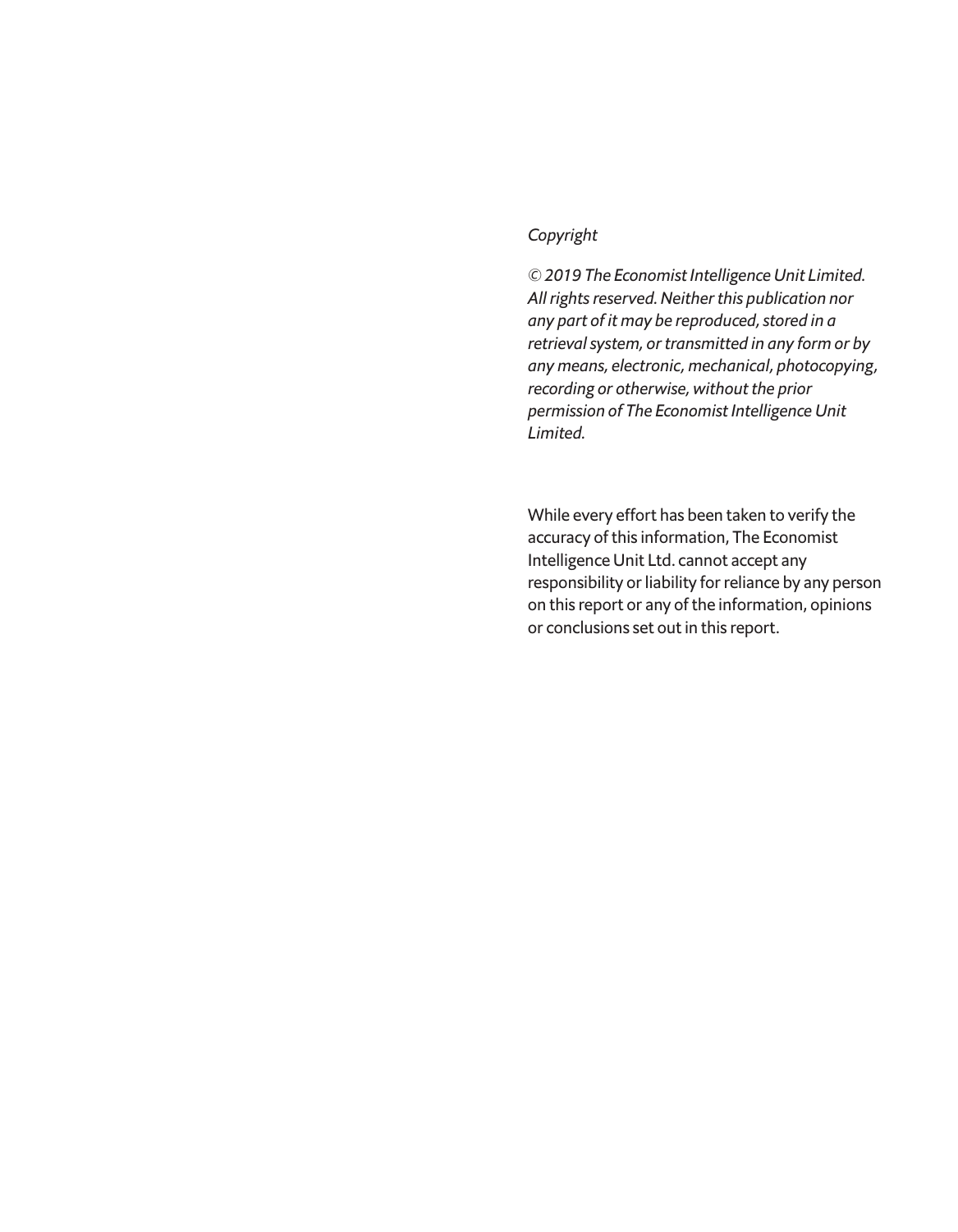## The Economist Corporate Network

The Economist Corporate Network is The Economist Group's advisory service for senior executives seeking to better understand the economic and business environments of key global markets.

Delivering independent, thought-provoking content, The Economist Corporate Network provides clients with the information, insight, and interaction that supports better-informed strategies and decisions. The Network is led by experts with in-depth knowledge of the geographies and markets they cover. Its membership-based operations expand across Asia, the Middle East, and Africa.

Through a distinctive blend of interactive conferences, specially designed events, C-suite discussions, member briefings, and high-calibre research, The Economist Corporate Network delivers a range of macro (global, regional, national, territorial) as well as industry-focused analysis on current and forecast trends.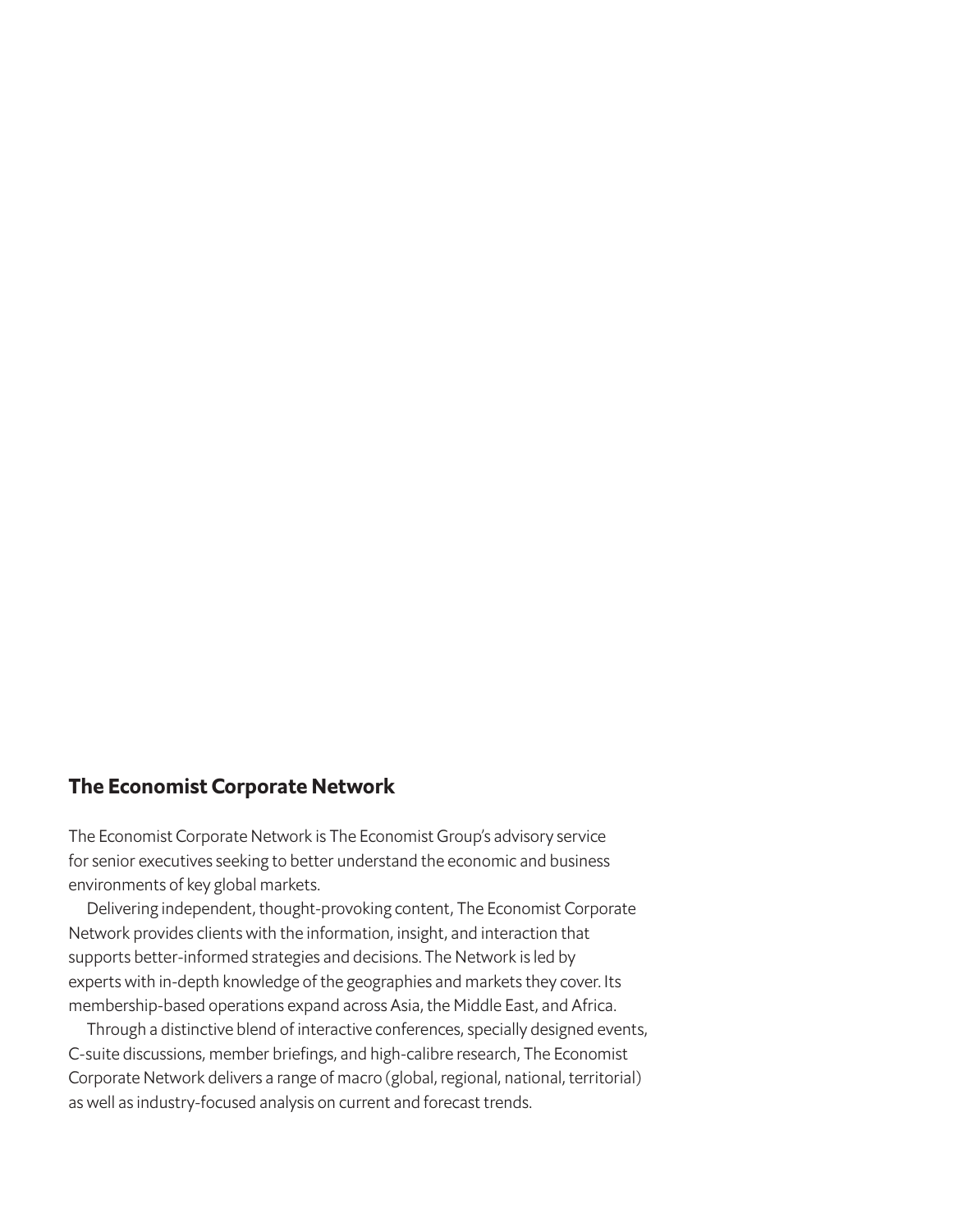

The Economist Corporate Network is a networking forum for business leaders, blending the collective intelligence of The Economist Group with the insight and experience of senior executives working in the world's most exciting regions.

Our events help interpret the economic and business trends driving the business world, and offer our members the opportunity to network and gain insight from peers, Economist Group experts and invited speakers.

The Economist Corporate Network's executive briefing and networking service is limited to top-level leadership.

## **LOCATIONS**

**SOUTH-EAST ASIA** Singapore **Kuala Lumpur** 

The

Economist

**CORPORATE** 

**NETWORK** 

**CHINA** Shanghai **Beijing Hong Kong**  **NORTH ASIA** Tokyo Seoul

**MIDDLE EAST & AFRICA** Johannesburg Dubai

Request to join by visiting www.CorporateNetwork.com/Join